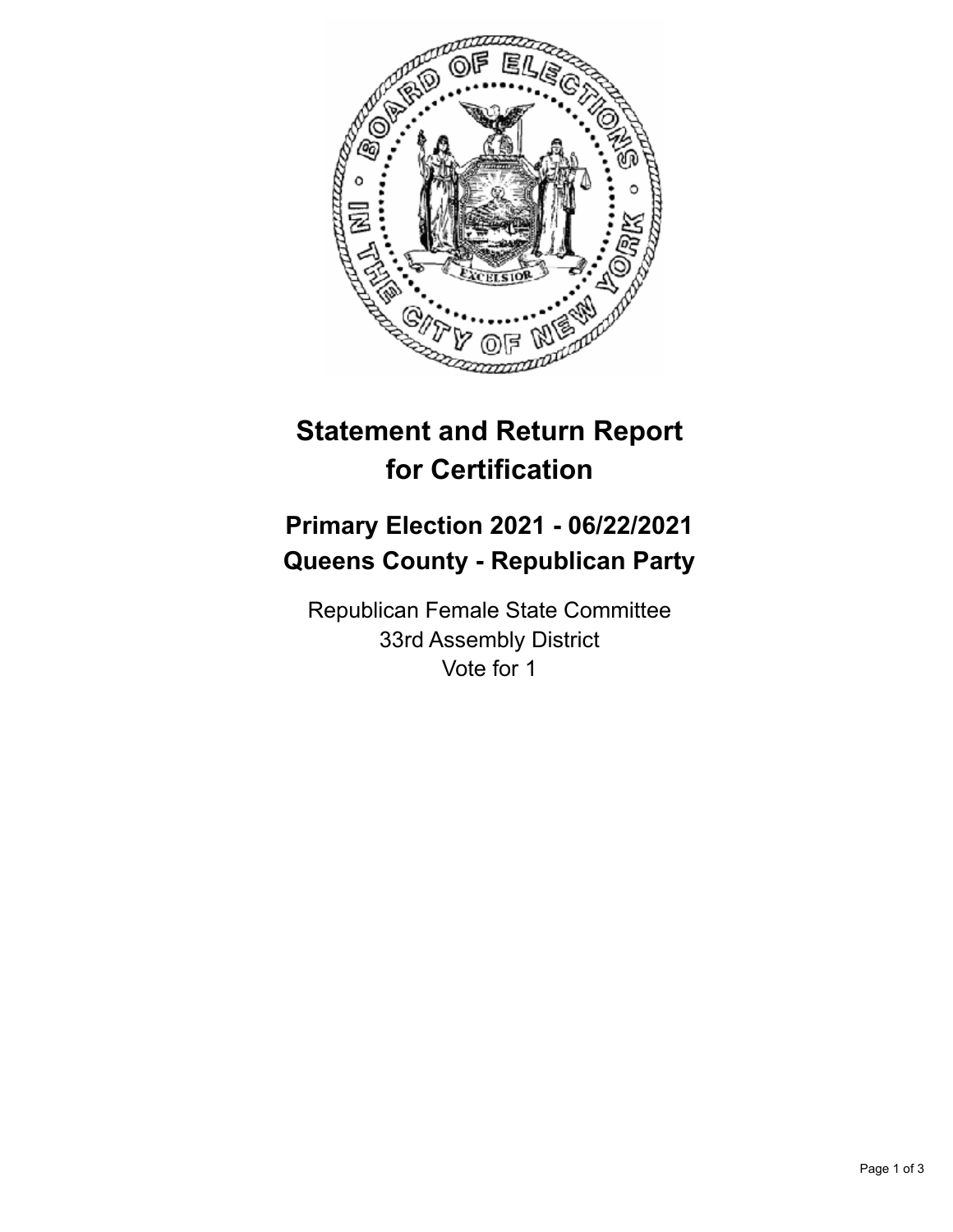

## **Assembly District 33**

| <b>PUBLIC COUNTER</b>                                    | 527 |
|----------------------------------------------------------|-----|
| <b>MANUALLY COUNTED EMERGENCY</b>                        | 0   |
| ABSENTEE / MILITARY                                      | 34  |
| AFFIDAVIT                                                |     |
| <b>Total Ballots</b>                                     | 562 |
| Less - Inapplicable Federal/Special Presidential Ballots | 0   |
| <b>Total Applicable Ballots</b>                          | 562 |
| DONNA M. CALTABIANO                                      | 240 |
| <b>CATHERINE WASHELL</b>                                 | 163 |
| UNATTRIBUTABLE WRITE-IN (WRITE-IN)                       |     |
| UNCOUNTED WRITE-IN PER STATUTE (WRITE-IN)                |     |
| <b>Total Votes</b>                                       | 405 |
| Unrecorded                                               | 157 |